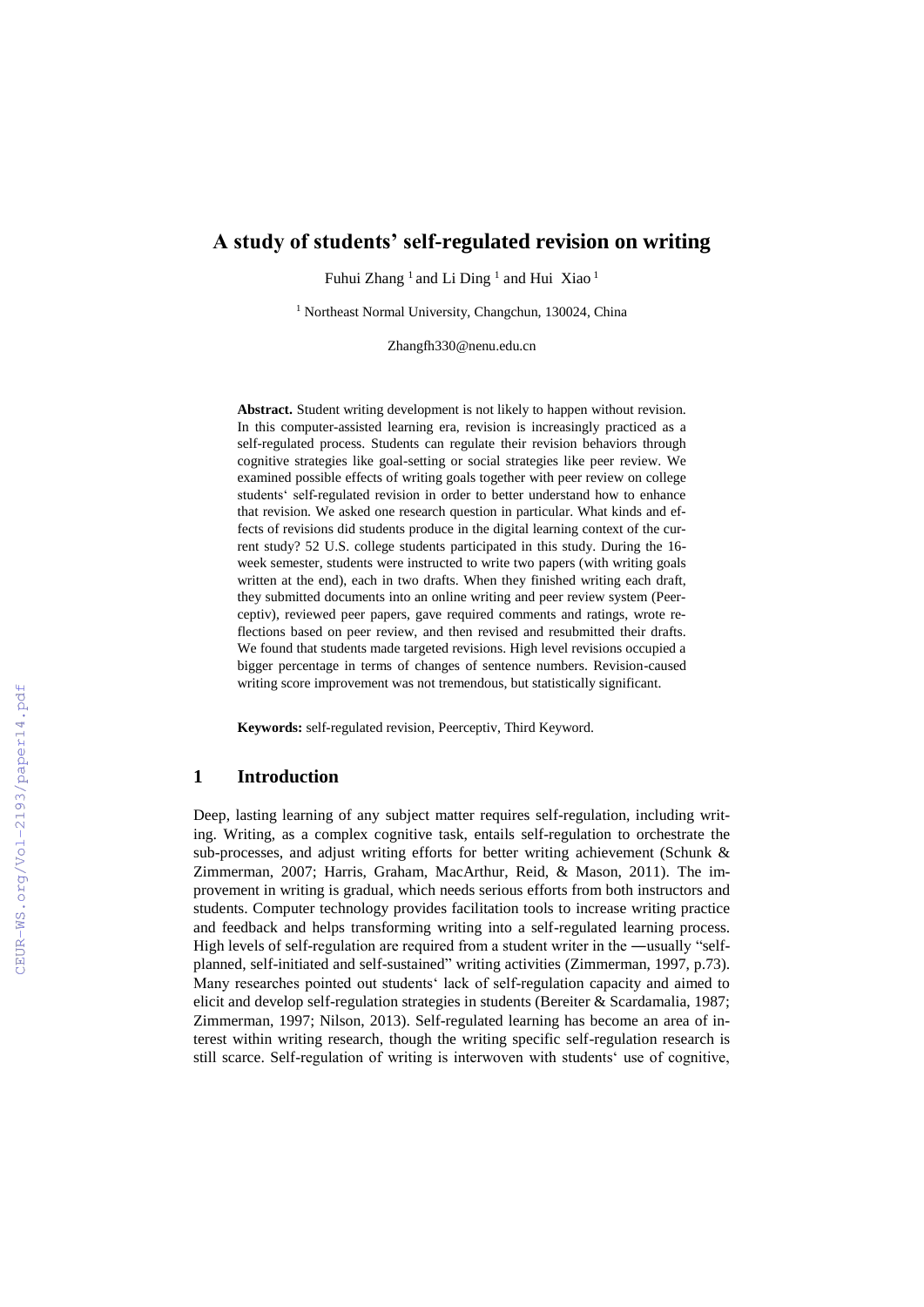social and behavioral strategies. Students make use of their repertoire of sources and strategies to regulate their writing behaviors, through cognitive strategies like goal setting and social strategies like seeking peer assistance. The present study aims to shed light on the respective and collaborative impacts of writing goals and peer review as social cognitive strategies on students' revision.

### **1.1 Revision strategies through goal setting and peer review**

Goal setting and peer review are both important self-regulation strategies to enhancewriting and revision. Even though goal setting is an effective and flexible intervention technique, there has been less focus in the literature on goal setting interventions than on teacher and student feedback (Graham & Perin, 2007). Goal setting, as an integral component in strategy instruction together with feedback, needs to be given more importance. In addition, little research has been done by integrating goal setting and feedback into writing performance enhancement (Schunk & Schwatz, 1993; Alitto, et al., 2016), though the two probably interact proactively in promoting writing performance. Also, previous studies on goal setting's effects on revision dealwith teacher-set goals for younger learners. From a self-regulation perspective, college students' decision making in writing and revision is largely based upon the mental representation of their own goals. In a self-regulated online writing environment for college students, elicitation of students' self-generated writing goals approximates more the reality of student writers' inner mental processes and decisions in writing.

### **1.2 Revision taxonomies**

Revision can be identified and revealed through the types of revision writers make in writing, since revision leaves a record of what has been changed from first draft to later drafts. Faigley and Witte (1981) tested their taxonomy of revision changes by coding and comparing only six research samples. Sengupta (1998) further coding of revision in terms of types, sizes and functions is more explicit in determining the multi-facet dimensions of revision, the workable counting of the numbers of changes and thus more reader-friendly to be applied. Later revision categorizations are largely based on the above mentioned studies to cover the operations, types and functions of revisions (e.g. Min, 2006).

# **2 Research design**

## **2.1 Research questions**

Specifically we asked one foundational question about self-regulated revision behaviors. The question is: What kinds and effects of revision do students produce?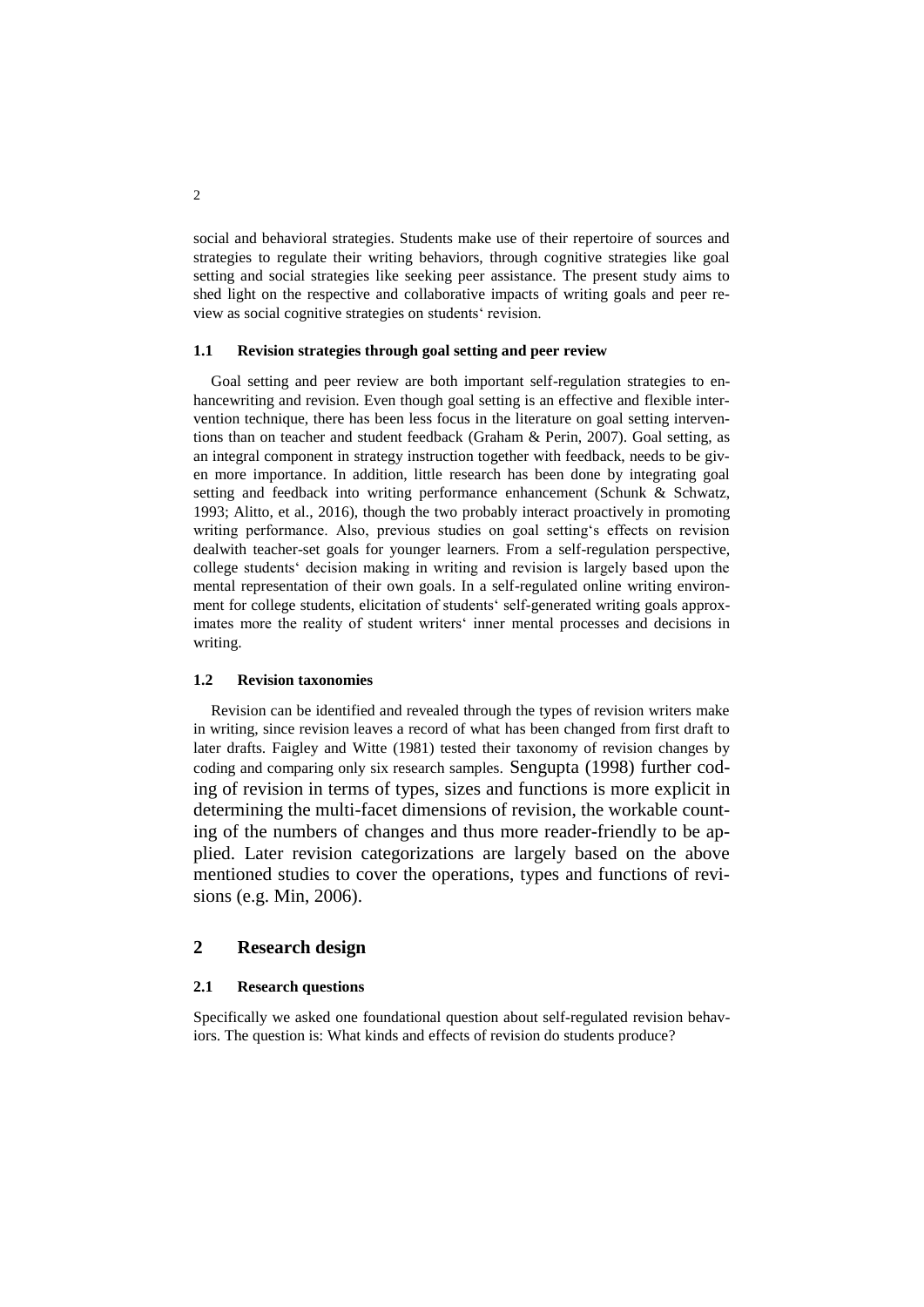### **2.2 Research participants**

The participants were 52 undergraduate students from a variety of majors enrolled in an introductory Cognitive Psychology course at this large public university in the Northeastern United States. These 52 students agreed to include their class tasks in this research study, and then completed the writing tasks and surveys analyzed here. These enrolled students are with slightly above average mean on the college entrance examination SAT scores (max = 800, national means of approximately 500): SAT math mean=606, SD=69; SAT verbal mean=611, SD=80; SAT writing mean =596, SD=75. Student writers who complete all four assignments including writing goals, peer review, self-reflection from peer review and revision fall into 52.

# **3 Results and Discussion**

Across the 52 student draft 1/draft 2 pairings, a total of 476 revision changes were found. In terms of frequency, each student made an average of 9 revisions (keeping in mind that some revisions could affect multiple sentences). That is, students were making targeted revisions, rather than entirely rewriting their papers. In terms of size, revision has been made within, equal to or beyond a sentence. Within sentence boundary, revision happened at format, letter, word, phrase and clause level. Beyond sentence boundary, revision happened at sentential and paragraphical level. There was no case of rewriting the paper. 61% revision fell into sizes within sentence boundary, and 39% revision fell into sizes beyond sentence boundary. The categories and percentages are as follows.





In terms of effects, revision was explored in two ways. We measured whether or not students improved paper ratings over drafts. Then, we count frequencies of function of revisions to measure the contribution of revision. Revision was measured by the improvement of scores from first draft to second draft. A paired t-test  $(t(51)=3.92$ , p<.002, Cohen's d=0.54) of paper ratings from draft 1 to draft 2 showed paper ratings improved by a mean of 0.21 (out of 7). Slightly more lower-scored Draft 1 papers tend to improve more in Paper 2 round. It suggests that students did not make revolu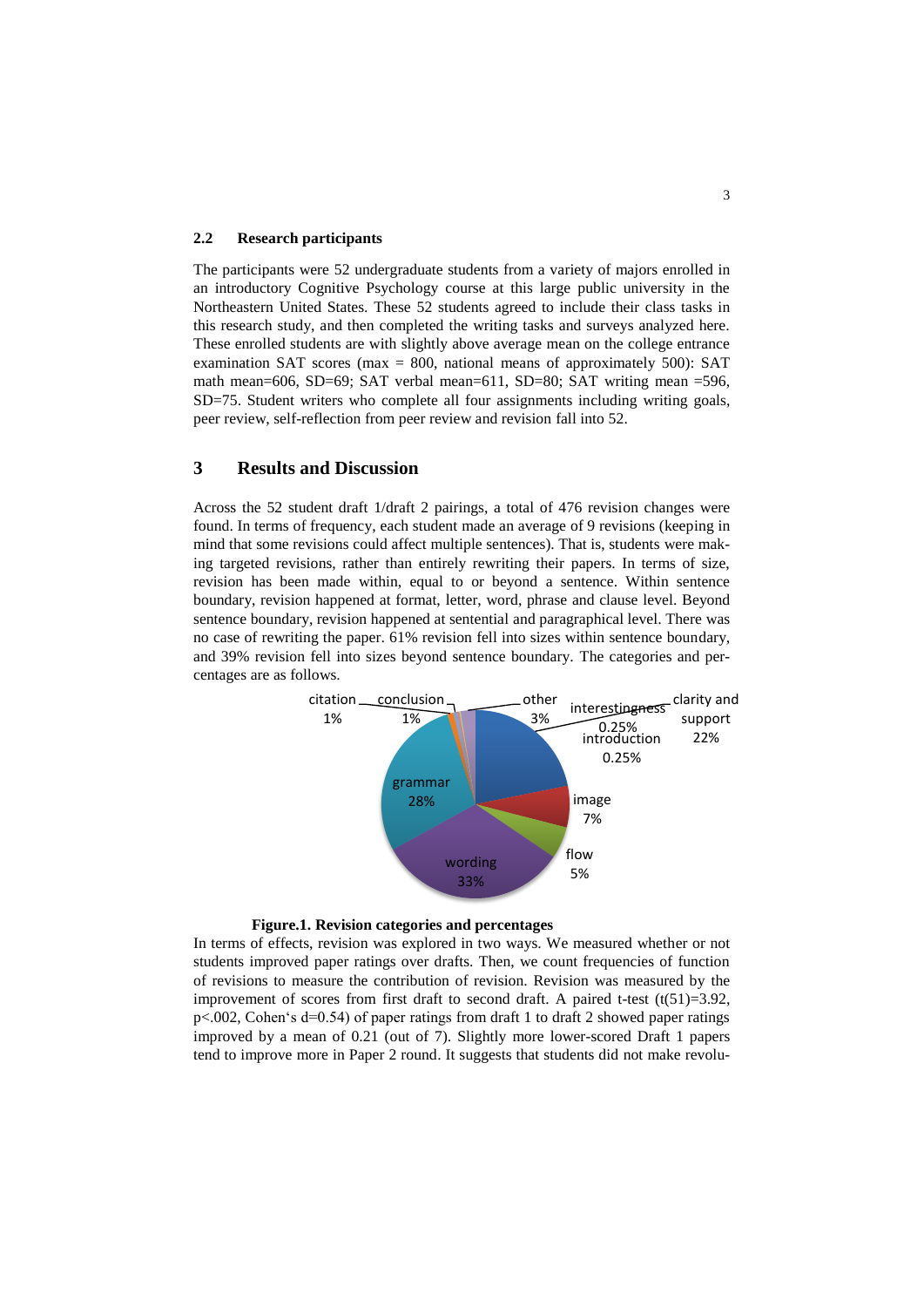tionary progress between drafts, though they did improve through revision and their improvement were statistically important. Among the revision change categories, clarity and support, grammar, and wording are the most common categories in revision, while interestingness, introduction, and conclusion were the least taken care of. Citation change was a newly emergent category.

In terms of the number of sentences involved in the change, clarity and support occupied the large amount of textual change, which can be seen through the mean number of sentences change under each category as listed below (Table 1).

|        | Clarity | flow  | Image*    | Introdu- | Conclusion | Interesting- | $ -$<br>Cita- | Wording | Grammar |
|--------|---------|-------|-----------|----------|------------|--------------|---------------|---------|---------|
|        |         |       |           | tion     |            | ness         | tion          |         |         |
| Mean # | 3.4     | ر . ب | <b>NA</b> | 4.0      | د.ء        | 11.0         | 6.0           | ⊥.∪     | ∸∙      |
|        |         |       |           |          |            |              |               |         |         |

**Table 1. Mean number of sentences changed under each category**

# **4 Conclusion**

To summarize, revisions were measured in terms of types, functions, paper rating improvements and sentence numbers. It is in line with writing research tradition (Faigley & Witte, 1981; Min, 2006; Sešek, 2016). When students regulate their revision behaviors, they might not orient towards an absolutely right direction. However, their revision needs to be analyzed in detail, so as to understand what issues could fall into their revising action and how revision can be enhanced.

# **References**

- 1. Alitto, J., Malecki, C. K., Coyle, S., & Santuzzi, A. (2016). Examining the effects of adult and peer mediated goal setting and feedback interventions for writing: Two studies. *Journal of School Psychology, 56*, 89-109.
- 2. Bereiter, C. & Scardamilia, M.. The psychology of written composition*.* Hillsdale, NJ: Lawrence Erlbaum Associates (1987).
- 3. Graham, S., & Perin, D. (2007). Writing next: Effective strategies to improve writing of adolescents in middle and high school—a report to the Carnegie corporation of new york. Washington, DC: Alliance for Excellent Education.
- 4. Harris, K., & Graham, S. (1996). Making the writing process work: Strategies for composition and *self-regulation (2nd ed.)*. Cambridge, MA: Brookline Books.
- 5. Min, H. T. (2006). The effects of trained peer review on EFL students' revision types and writing quality. Journal of Second Language Writing, 15, 118–141.
- 6. Nilson, L. B. Creating self-regulated learners: Strategies to strengthen students' selfawareness and learning skills (First ed.). Sterling, Virginia: Stylus Publishing (2013).
- 7. Sengupta, S. From text revision to text improvement: A story of secondary school composition. RELC Journal, *29*(1), 110-137 (1998).
- 8. Schunk, D.H. & Swartz, C. W.. Goals and progress feedback: Effects on self-efficacy and writing achievement. Contemporary Educational Psychology, 18, 337-354(1993).